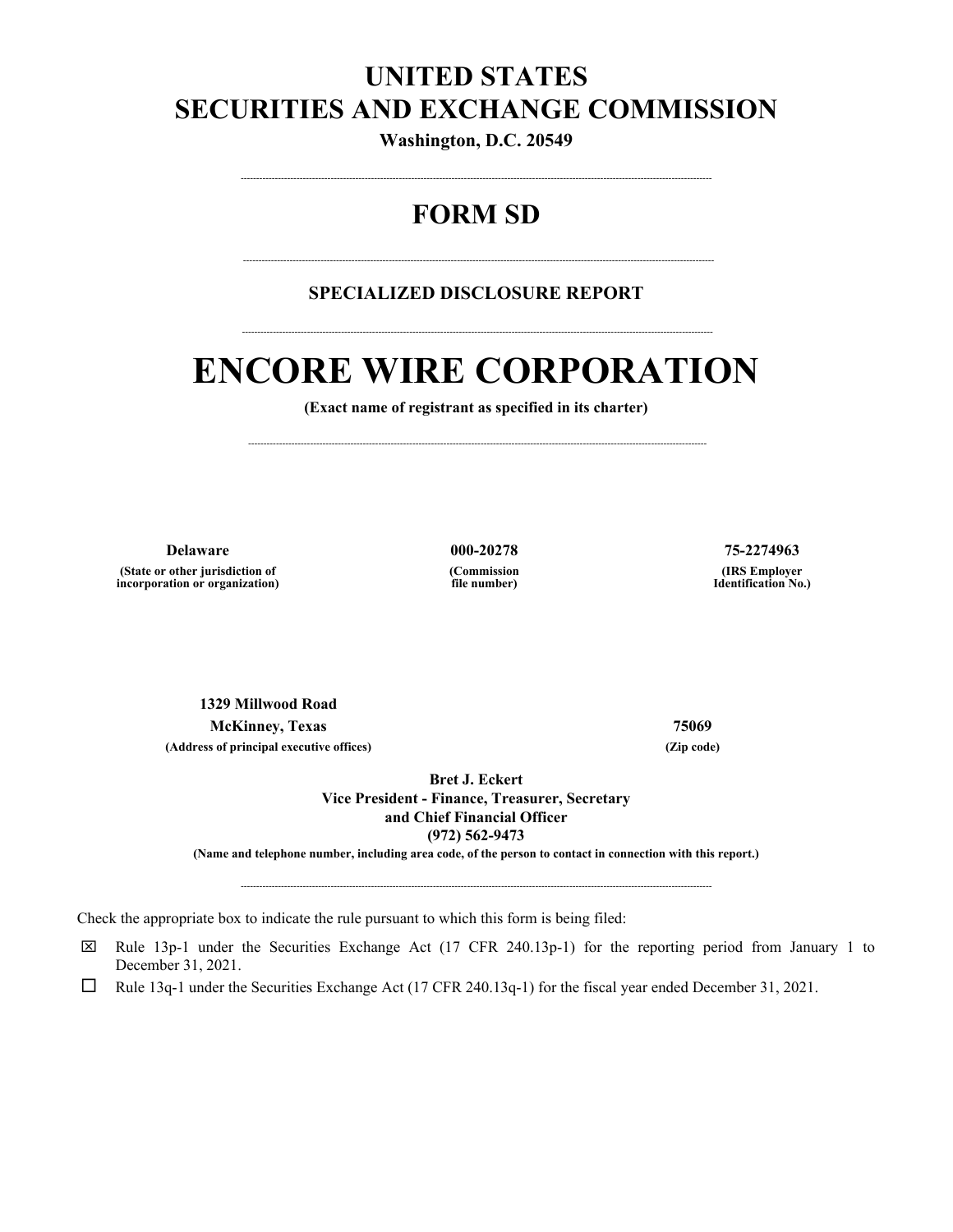#### **Section 1 - Conflict Minerals Disclosure**

#### **Item 1.01 Conflict Minerals Disclosure and Report**

#### *Conflict Minerals Disclosure*

Encore Wire Corporation (the "Company") believes it is a low-cost manufacturer of electrical building wire and cable. The Company is a significant supplier of building wire for interior electrical wiring in commercial and industrial buildings, homes, apartments, manufactured housing, and data centers.

The Company supports the goals and objectives of Section 1502 of the Dodd-Frank Wall Street Reform and Consumer Protection Act (the "Dodd-Frank Act") and the related rules and regulations issued by the U.S. Securities and Exchange Commission (the "SEC"), which aim to prevent the use of certain "conflict minerals" that directly or indirectly finance or benefit armed groups in The Democratic Republic of the Congo or adjoining countries (as defined in the Dodd-Frank Act) (the "Covered Countries"). "Conflict Minerals" include: columbite-tantalite (coltan), cassiterite, gold, wolframite and their derivatives, which are limited to (i) tantalum, tin and tungsten, unless the Secretary of State determines that additional derivatives are financing conflict in the Covered Countries, or (ii) any other mineral or its derivative determined by the Secretary of State to be financing conflict in the Covered Countries.

The Company has reviewed its products to ascertain whether they contain Conflict Minerals and has determined that Conflict Minerals are contained in, and are necessary to the functionality or production of, certain products, including products containing tinned copper conductors or a tin derivative in their insulation, that were manufactured by the Company from January 1, 2021 to December 31, 2021 (the "Covered Products"). As a result of such determination, the Company conducted in good faith a reasonable country of origin inquiry pursuant to the requirements of Section 1502 of the Dodd-Frank Act and the related rules and regulations issued by the SEC, and based on such reasonable country of origin inquiry, the Company has no reason to believe that any tin, or any other components, contained in the Covered Products originated in the Covered Countries. The Company's primary means of determining the country of origin of tin contained in Covered Products was by conducting a supply-chain survey of all of its direct suppliers of tin and products containing tin (the "Covered Suppliers"). The Company received a response from all of the Covered Suppliers containing either a completed EICC/GeSI Conflict Minerals Reporting Template or other representations acceptable to the Company with respect to Conflict Minerals contained in the Covered Products. In each Covered Supplier's response, such Covered Supplier represented that, in accordance with the Company's Supplier Code of Conduct available on its website at http://www.encorewire.com/conflict-materials.html, any Conflict Mineral supplied by such Covered Supplier did not originate in the Covered Countries.

In accordance with Rule 13p-1 under the Securities Exchange Act of 1934, as amended, the Company has filed this Specialized Disclosure Form (Form SD) with the SEC, and this Form SD is posted to the Company's website along with our reporting template at https://www.encorewire.com/sustainability/conflict-minerals.html.

#### **Section 2 - Resource Extraction Issuer Disclosure**

#### **Item 2.01 Resource Extraction Issuer Disclosure and Report**

Not applicable.

**Section 3 - Exhibits Item 3.01 Exhibits**  Not applicable.